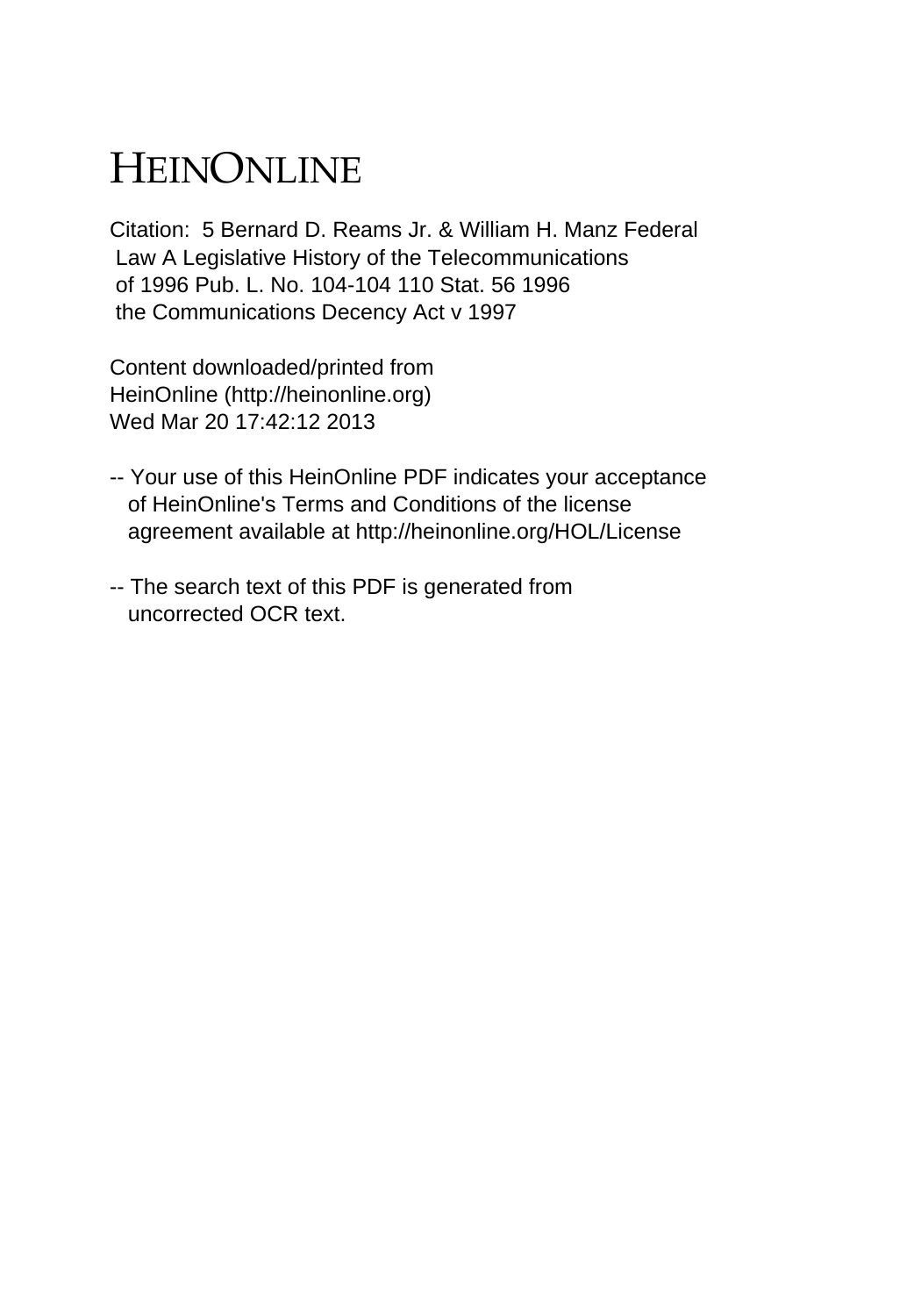## **INTRODUCTION**

## **AN OVERVIEW OF THE TELECOMMUNICATIONS ACT OF 1996**

The "Telecommunications Act of **1996,"** signed into law on February **8, 1996,** opens up competition between local telephone companies, long-distance providers, and cable companies; expands the reach of advanced telecommunications services to schools, libraries, and hospitals; and requires the use of the new V-chip technology to enable families to exercise greater control over the television programming that comes into their homes. This Act lays the foundation for the investment and development that will ultimately create a national information superhighway to serve both the private sector and the public interest.

President Clinton noted that the Act will continue the efforts of his administration in ensuring that the American public has access to many different sources of news and information in their communities. The Act increases, from 25 to 35 percent, the cap on the national audience that television stations owned by one person or entity can reach. This cap will prevent a single broadcast group owner from dominating the national media market.

Rates for cable programming services and equipment used solely to receive such services will, in general, be deregulated in about three years. Cable rates will be deregulated more quickly in communities where a phone company offers programming to a comparable number of households, providing effective competition to the cable operator. In such circumstances, consumers will be protected from price hikes because the cable system faces real competition.

This Act also makes it possible for the regional Bell companies to offer long-distance service, provided that, in the judgment of the Federal Communications Commission (FCC), they have opened up their local networks to competitors such as long-distance companies, cable operators, and others. In order to protect the public, the FCC must evaluate any application for entry into the long-distance business in light of its public interest test, which gives the FCC discretion to consider a broad range of issues, such as the adequacy of interconnection arrangements to